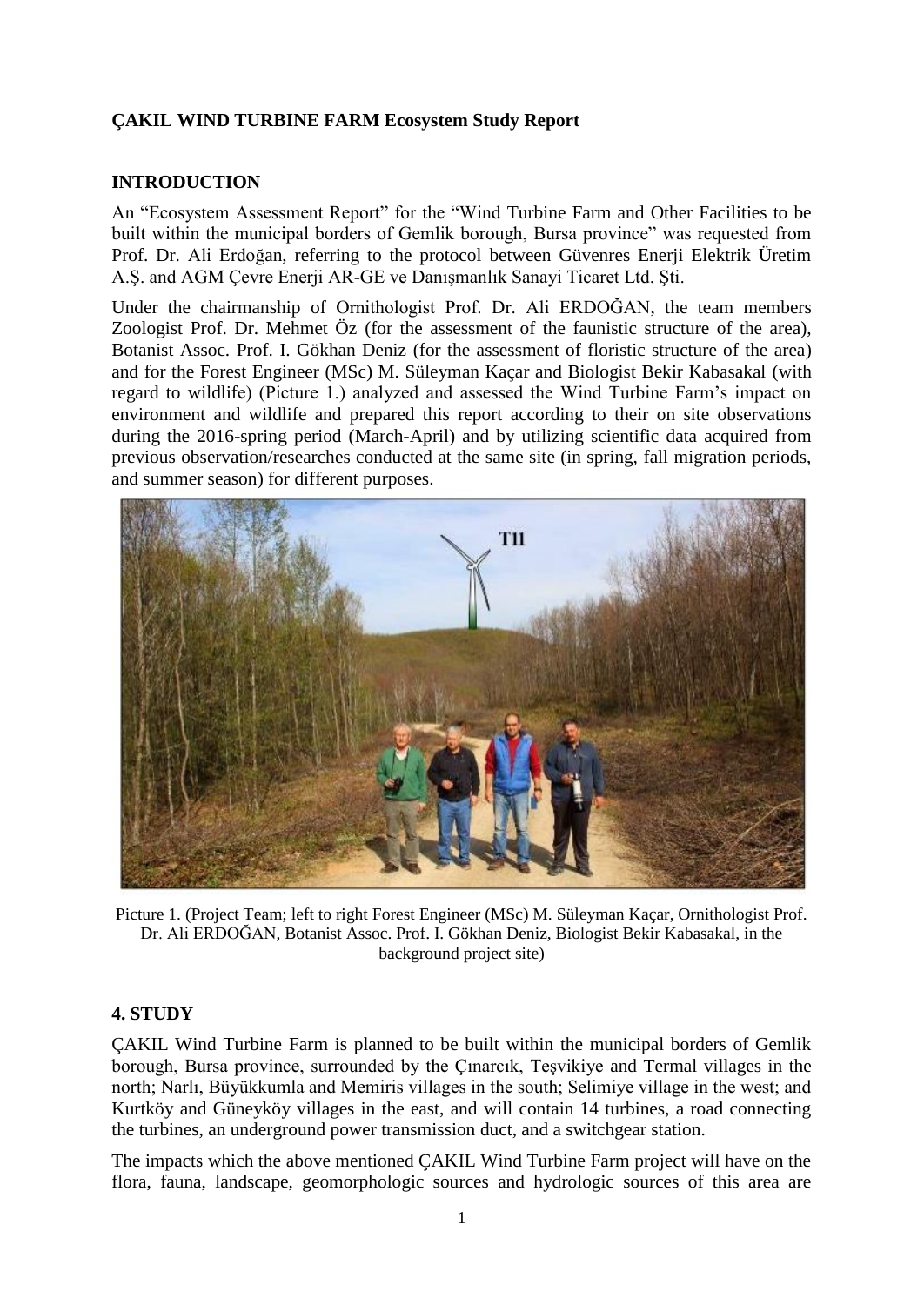assessed in this report with reference to the observations performed in the area and to relevant literature. The impacts which the turbines, underground and aboveground power transmission cables, switchgear station and road planned to be built in this area and which the maintenance and repair works to be performed on the road will have on local natural resources are assessed in this report (Table 8).

| Structure                               | <b>Description</b>                                                                                   | Surface area<br>(m <sup>2</sup> ) |
|-----------------------------------------|------------------------------------------------------------------------------------------------------|-----------------------------------|
| Turbines (14 units)                     | Each turbine will be built on a platform<br>covering 25 m x 25 m (625 m <sup>2</sup> )               | 8,750                             |
| Underground power<br>transmission cable | Approximately 35,000 m long and 0.5 m wide<br>$(3500 \text{ m} \times 0.5 \text{ m})$ , underground. | 17,500                            |
| Approximately 35 km<br>road             | 35.000 m x 6.0 m                                                                                     | 210,000                           |
| Switchgear station and<br>transformer   | 500 $m2$                                                                                             | 500                               |
| ITOTAL                                  |                                                                                                      | 236,750                           |

Table 8: Description and surface areas of the ÇAKIL RES structures

## **4.1 Floristic assessment**

A floristic study performed on the ÇAKIL project site and its surroundings found that eight native plant taxa are living in this area. All of the endemic taxa fall in the Least Concern (LC) category (R7CN 2006). The land surveys performed in this project site and the flora studies performed by other scientists in this area in the past indicate that none of the local taxa is in the list of indigenous or local taxa in danger of extinction (CR), but it is obvious that land surveys to be performed for the whole vegetation period might reveal other taxa. Therefore, the area should be monitored, locations of taxa potentially in risk of extinction should be determined, and similar protective measures should be taken. The above mentioned eight native plant taxa living in the project site and its surroundings are *Eryngium bithynicum Boiss* (milk thistle), *Centaurea consanguinea DC* (bluebottle), *Geropogon hybridus* (L.), Schultz Bip., *Onosma bracteosum Hausskn. Et Bornm*), *Campanula betonici/olia* (bellflower), *Stachys eretica L. subsp. anatolica Rech*. (sidentis), *Scrophularia cryptophila Boiss. Et Heldr.* (figwort), *Verbascum parviflorum Lam.* (mullein). All of these taxa are widespread in Turkey and have been recorded in several regions of this country. It is concluded that if the project is built, it will not have an impact on the continuity of these taxa living in the project site and its surroundings.

It is assessed that in general scrub, forest and ruderal types of vegetation are dominant in the ÇAKIL project site. Forest vegetation is dominant in the project site zone where the wind turbines are planned to be built, and is characterized by scrubs, clearings, naturally spread trees and bushes. The dominant taxa forming the coppice scrub-forest character of this area are *Quercus cerris var. cerris* (turkey oak) and *Quercus cocci/era* (kermes oak). In various parts of this area the *Cistus creticus* (Cretan rockrose), *Clematis vitalba* (wild bower), *Spartium junceum* (gorse) and *Quercuspubescens* (downy oak) taxa are added in the above mentioned ones. Forest is the dominant vegetation in the central and east parts of the project site. *Fagus orientalis* (eastern beech) is the dominant taxon in said parts. *Fagus sylvatica* (beech), *Carpinus betulus* (hornbeam), *Ostrya carpini/olia* (hop hornbeam) and *Carpinus orientalis* (hornbeam) are added to the above mentioned taxon on the slopes. A sparse group of Pinus nigra (black pine) is added to said taxa at the north of Selimiye village. The project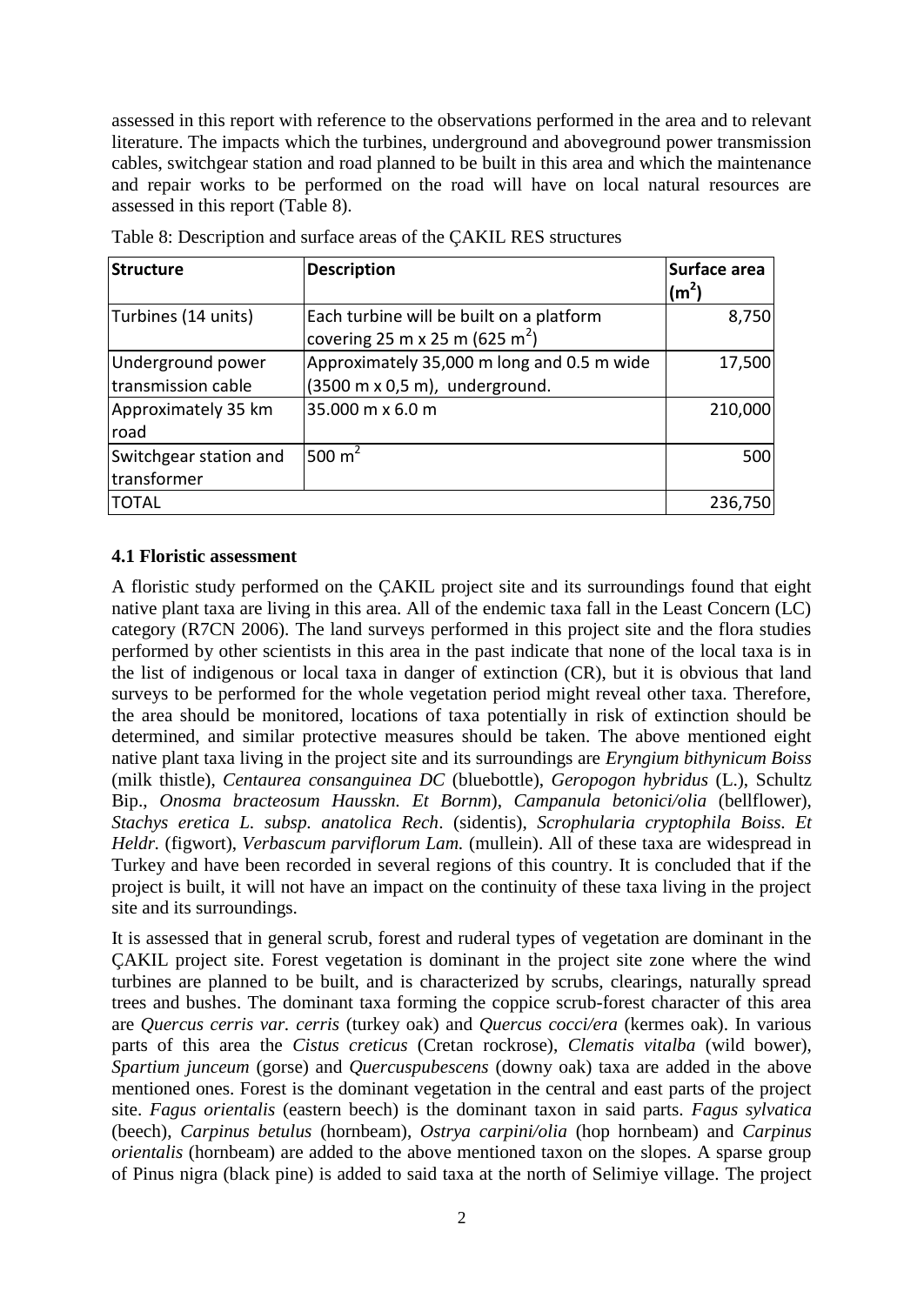site's parts near Haydariye and Selimiye villages also contain ruderal vegetation due to the previous use of them. Dominant vegetation taxa of the clearings and roadsides of the project site are *Echium italicum* (blue thistle), *Papaver rhoeas* (poppy) and *Convolvulus arvensis* (bindweed).

No local endemic or narrowly spread plant taxon indigenous to this area in floristic terms found. Therefore, it is concluded that the damage to be given to the area by the construction of the project will not put a highly tolerant or cosmopolitan plant taxon in danger of extinction. Therefore, it is concluded that if the project is built, it will have an impact on local flora and habitats only in terms of clearing a small plot of land and will not harm the general vegetation structure of the area.

Diversity and properties of local ecosystem:

Ecosystems present in the project site: Terrestrial (forest, scrub, ruderal) ecosystems.

Sensitivity and rarity of the ecosystems: These ecosystems are wide-spread, and are neither sensitive nor rare.

Protection priority: None of the local vegetation and plant taxa has been given protection priority.

## **4.2 Faunistic assessment**

The use and preference of habitats by amphibia, reptiles and mammals comprising the faunistic part of wild life depend on an area's properties, especially water and food resources, to meet said animals need of habitation and hiding. The project site and its surroundings are covered with forest stands of such coniferous trees as beech and oak, and said stands are not far from the feeding and dwelling habitats of most of the local active mammals. In this context, the ÇAKIL Wind Turbine Farm project site is located in an area covered by a forest of mixed coniferous trees of beech, oak and hornbeam situated at mountainous topography of a medium elevation (479 to 821 m). There are a number of small perennial brooks within the project site. Local habitats consist of a multi-layered coniferous forest containing bushes and small trees including rhododendron at the bottom and of small clearings covered with bushes and weeds. In this context, it was found that 6 amphibian species, 13 lizard species and 12 snake species, total 31 species live in the project site and its surroundings.

According to the IUCN Convention, 21 of these species are classified LC (Least Concern i.e. the lowest level of danger) and one of them (turtle) is classified VU (Vulnerable i.e. facing the danger of extinction); the remaining 9 specifies are not classified.

According to the Bern Convention, 17 of these species are classified Annex I (strictly protected) and 9 of them are classified Annex II (protected).

According to C ITES, only one of these species (turtle) is protected.

It was found that 34 species of mammal are living in the project site and its surroundings, 33 of them are classified LC (Least Concern i.e. the lowest level of danger) and the remaining one species (lesser mole) is classified DD, but no information is available on said lesser mole.

According to the Bern Convention, 11 of these species are classified Annex II (strictly protected) and 14 of them are classified Annex III (protected); the remaining 9 species are not c classified.

According to C ITES, only one of these species (grizzly bear) is protected.

The resolutions passed by the Hunting Board in 2015 and 2016 classify weasels and badgers as Annex I (i.e. wild animals selected for protection by the Hunting Board from the list of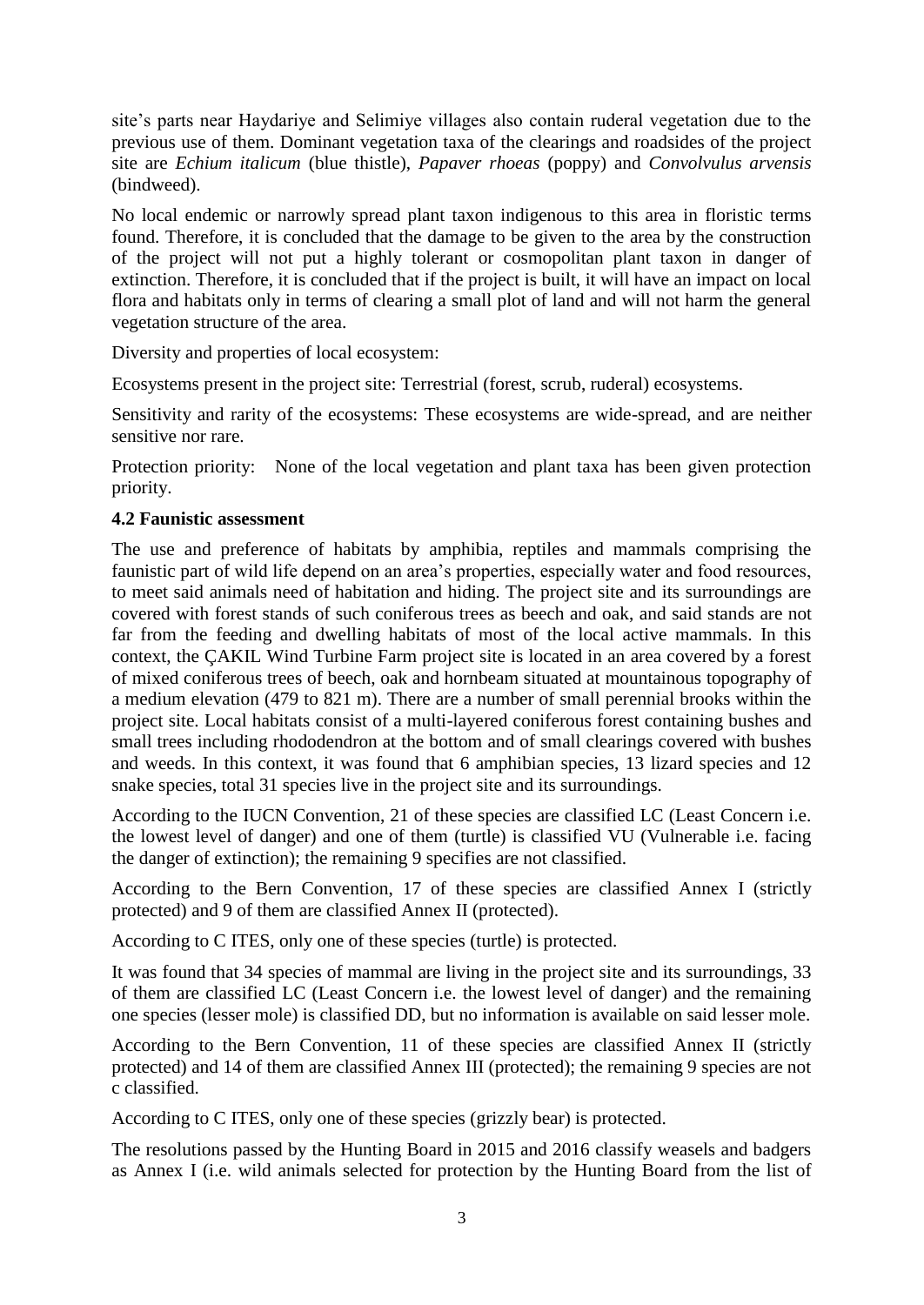game issued by the Ministry of Forest and Water Works), and classify hares, jackals, red foxes and wild hogs as Annex II (i.e. game which may be hunted only in the periods determined by the Hunting Board).

The amphibians living in and around the project site are widely spread species, and the area where the foundations of the turbines and the road are planned to be built are not the habitats preferred by the nocturnal frogs or toads. The area where the foundations of the turbines are planned to be built are included in the habitats preferred time to time by both the local reptiles and mammals for feeding, not for dwelling. The species in question are expected to be disturbed while the turbines and the road are under construction and to leave the area, but the fact that there are plenty of other similar habitats near to and far from the area will minimize the above mentioned negative impact. Water resources, moisty ground and moisty meadows around the project site are also habitats preferred by the local frogs. Some of the local reptiles, especially the snakes, which feed on the local amphibians, are naturally present in this area. Study of the area where the turbines will be built reveals that high winds blow here. The wind in question will cause the body fluids of local animals to vaporize, so that they will lose water fast. Therefore, it is expected that the species directly or indirectly depending on water to survive will not much prefer this area. Taking into consideration that this area is poor in terms of biological diversity because of this fact, the project is not expected to have a negative impact on local amphibians and reptiles if large backwaters are left intact during the construction and operating phases. Considering that the amphibians living in and around the ÇAKIL project site are wide-spread and that only nocturnal frogs and toads live in the area where the foundations of the turbines will be built, said wide-spread and non-endemic species are not expected to suffer a negative impact.

Wild hog is the widest-spread species of local mammals and will not suffer a negative impact due to the towers and rotors of the wind turbines to be built. It is a species having high ecological tolerance and high potential to breed, and its population is quite large. This species is likely to suffer a slight negative impact during the construction phase, but it is expected to tolerate said impact very easy. Although the area where the wind turbines will be built are included in the feeding and dwelling habitats of most of the local active mammals, the area is wide, dense and uniform in terms of structure, and the widest-spread species of them i.e. mice, rats and lesser moles are subterranean species in full contact with earth, so that the towers and the rotors of the wind turbines will not have a negative impact on them. Bother the species in question and the other local small mammals have high ecological tolerance and high potential to breed, and their populations are quite large. These species are likely to suffer a slight negative impact during the construction phase, but they are expected to tolerate said impact very easy.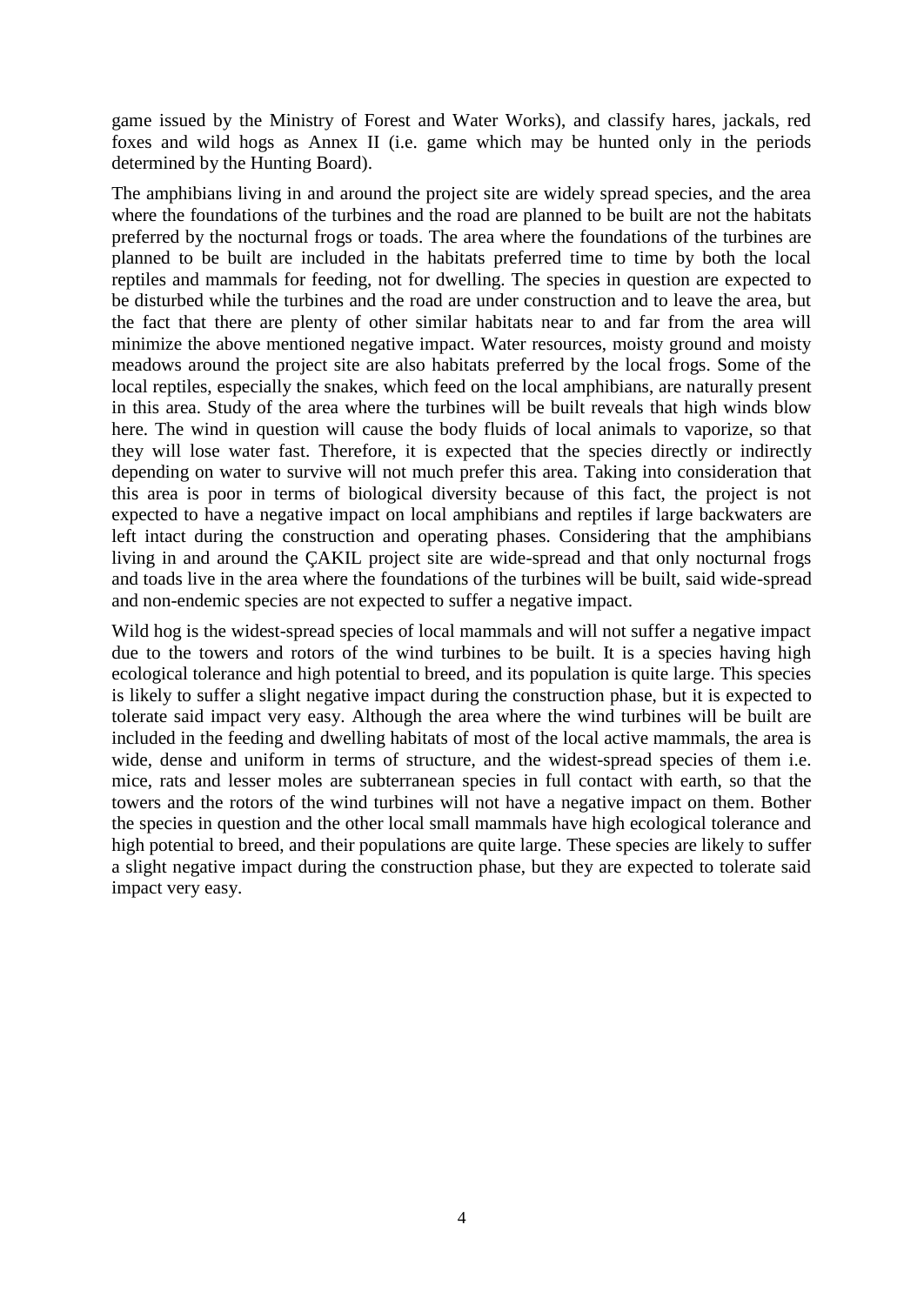## **4.2.1 Bats living in and around the project site and potential dangers**

The mammal having the largest impact from wind turbines is the bat. It is known from experience with wind turbines built in this country and other countries that bats die of barotrauma or are killed by directly crashing to them. Data collected by the full-time bat sound recorder installed in Yalova Wind Turbine Farm located 4 to 10 km west of the project site, and the scanning performed by using a hand-held detector in the same farm, as part of the bat-spotting performed there reveal that 9 of the 38 species of bat native to Turkey are living in and around the project site. It is thought that local bats may be active in the Nacakli Brook and the coniferous tree forest located within the project site and may be using especially the old beeches and oaks there to dwell. Furthermore, they may be dwelling in barns, pens and roofs at Haydariye, Selimiye and Hayriye villages located in and around the project site (Figure 57). In terms of basin, the project site does not contain any moisty and deep cave where bats can dwell for among time. Taking these factors into consideration, it is understood whether or the local bats will suffer any negative impact can only be found out by observing them after the turbines are built and unveiled.



Figure 57: An abandoned hut in one of the clearings of the forest located in the project site, where bats may be dwelling.

#### **4.2.2 Ornithological assessment**

The turbines to be built in the ÇAKIL Wind Turbine Farm will inevitably have direct and indirect impacts on the local living and non-living things. Industrial facilities having a direct relation with soil, flora and wildlife will have some impact on the local species of bird which use the area as a permanent habitat. It has been found out that 84 species of bird from 33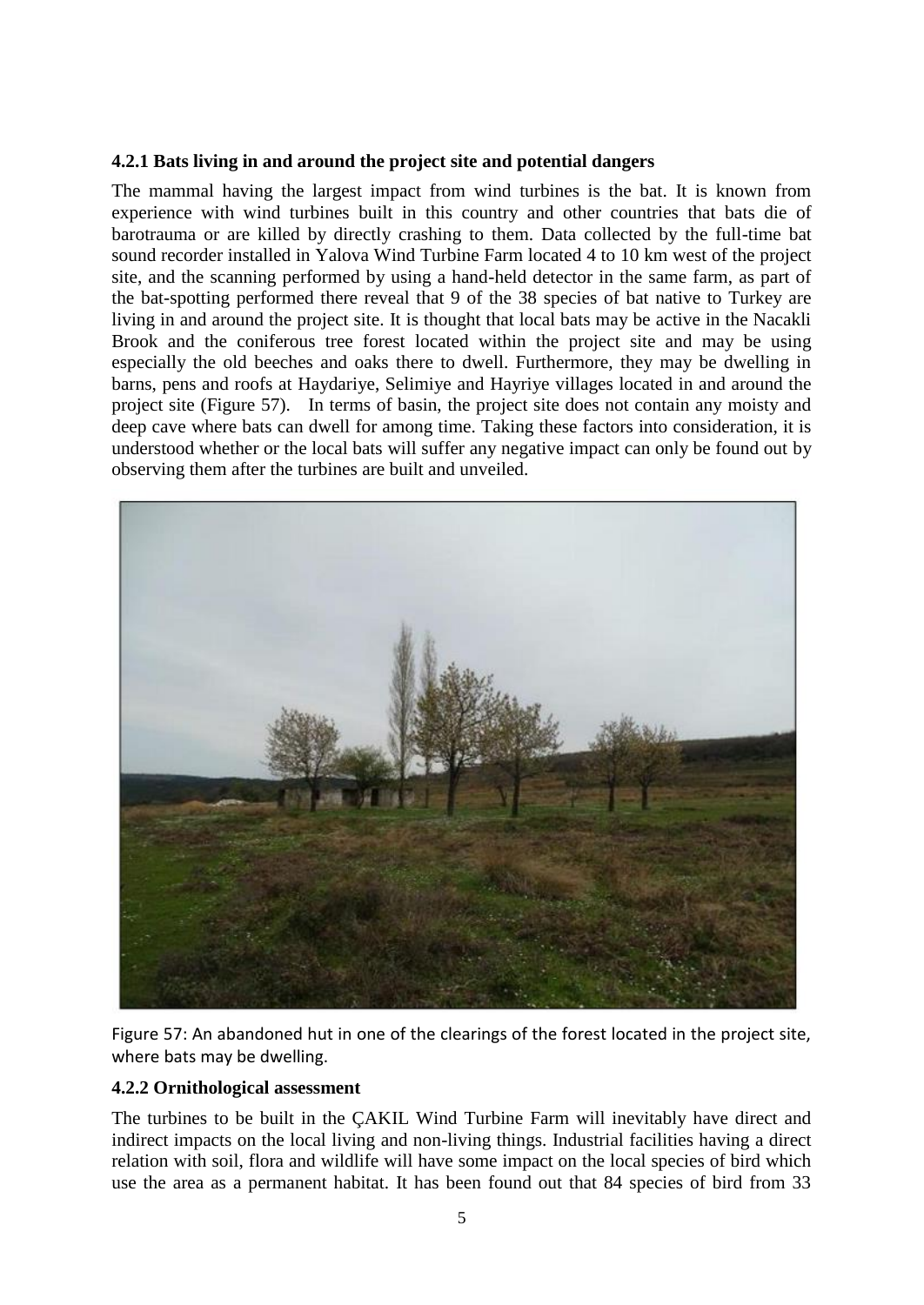families from 14 genera live in and around the project site. Most of these species are songbirds. They are observed in and around the project site all year round (Table 5). The project site contains ridges, slight slopes, scrubs, garigue and clearings. Therefore, the songbirds using this area for feeding and resting time to time are not expected to fly up to the blade height of the wind turbines. Only a few bird species live in the project site, including wheatear, butcherbird, hoopoe, crow, pipit and falcon which are wide-spread and have high ecological tolerance. The species of bird living in the sites of the existing wind turbines and in the project site are wide-spread and are not in danger of extinction throughout Turkey. It is observed that such songbird species as towhee, yellowbird, blue paridae, large paridae, bunting, crested lark and jay live at the villages, agricultural fields and orchards located in the south of the project site. The above mentioned species are also observed in the woods located in the west of the project site. Such birds of prey as falcon, red falcon, hawk and kestrel are also observed in the above mentioned woods. It is observed that the birds of prey in question prey on the songbirds living especially in the local deciduous woods. It is also observed that such birds of prey as short-toed eagle, small forest eagle, hen harrier and peregrine falcon stop over and prey while passing through the project site.

The fact that the wind turbines will be built on windy ridges and hills of the mountains in this area, that their foundations will be built on bare ground, and that songbirds fly at low heights will decrease the possibility of them crashing to the turbine blades. On the other hand, such small migratory birds as swallow and swift will be able to migrate by flying between the wind turbines. The ÇAKIL project site is located on topography close to sea level. There are villages and parishes around the project site and they host many species of songbird (Passeriformes), especially in the Spring. Considering that the ridges on which the wind turbines will be built are exposed to strong north wind, the feeding sources for said species are limited there. Therefore, the local species of songbird are not expected to prefer the upper zones containing the wind turbines over the lower zones. On the other hand, interviews with local shepherds, hunters and people verify that white storks stop over on the hills and clearings located in the north of Mecidiyeköy village while they migrate in the Spring and the Fall and that cranes pass over the project site at a height of 1,000 in transit while they migrate (Figure 58).

A study performed on the immigration route of the migratory birds passing through the ÇAKIL project site revealed that such gliding migratory birds as white storks, black storks, cranes, short-toed eagles, small forest eagles, small eagles, black kites, marsh harriers, falcons and honey buzzards take the following routes: Sea of Marmara located in the northeast of the project site-the area located between the coast of Armutlu borough and Yalova Wind Turbine Farm-Fıstıklı; the route over Mecidiye Plains located between the west corner of the project site and Kapaklı village; the route over the northwest corner of the project site-Selimiye parish-Sea of Marmara; and the route on the north-south direction over the valley located between the spots where turbines T1 to T7 and T8 to T14 are planned to be built.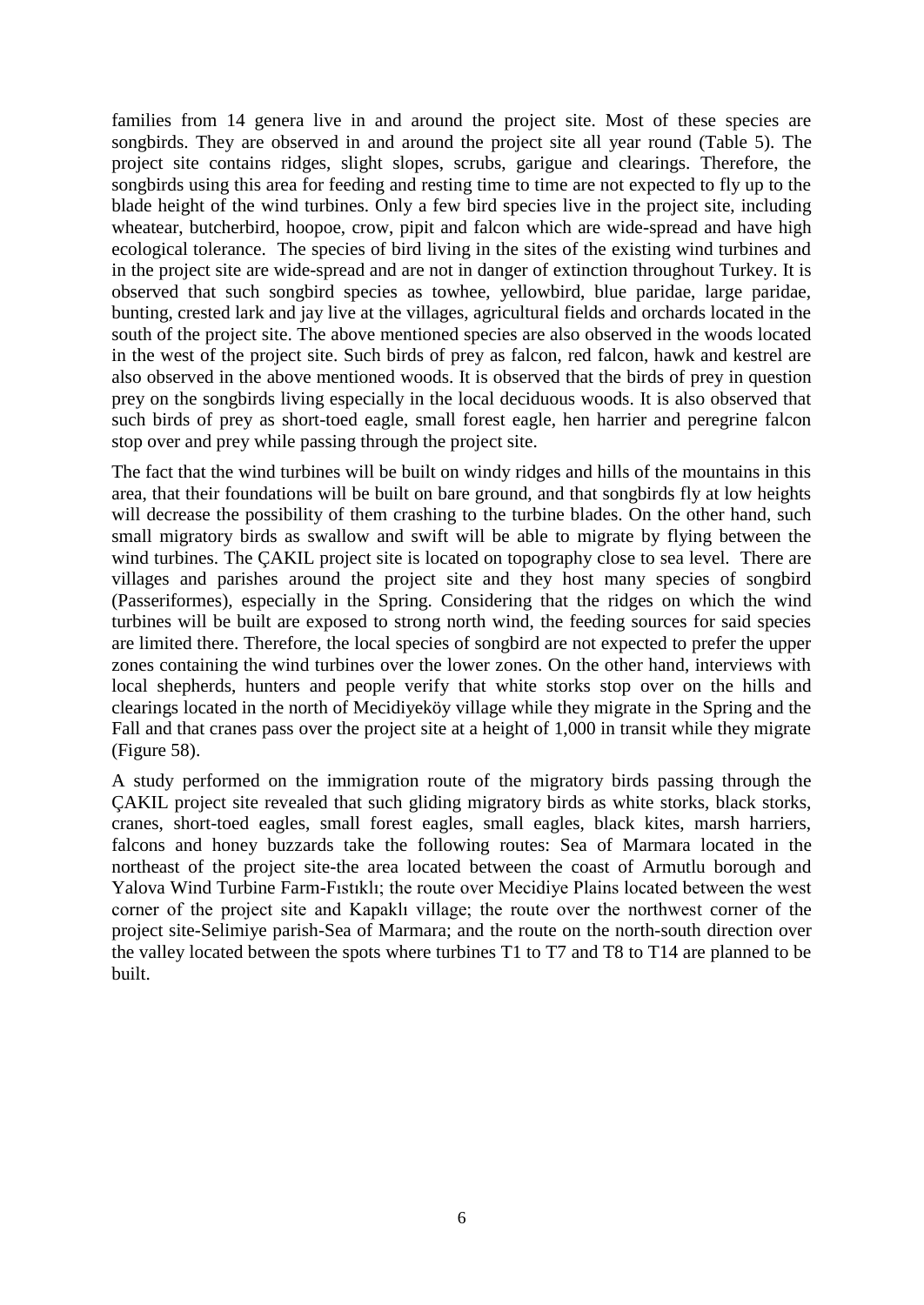

Figure 58: The routes followed by migratory birds over the ÇAKIL project site (blue arrow marks) and its surroundings (red arrow marks).

## **Assessment with reference to the Birds of Turkey Red Data Book (Kiziroğlu, 2008):**

7 of the above mentioned species fall in Category A.1.2 defined as species whose populations have decreased throughout Turkey and which are represented by 1 to 10 pairs. These species use the project site and its surroundings to winter or breed. Furthermore, 18 of these species fall in Category A.2, 30 of them fall in Category A.3, 14 of them fall in Category A.3.1, 6 of them fall in Category A.4, and 8 of them fall in Category A.5 (Table 5).

### **Assessment with reference to International Union for Conservation of Nature (IUCN):**

The project site and its surroundings host one bird species (turtle dove*-Streptopelia turtur*) in Category VU (Vulnerable) and one bird species (peregrine falcon-*Falco vespertinus*) in Category NT (Near Threatened i.e. not in danger in the present, but expected to fall in Category VU, EN or CR in near future). The project site and its surroundings also host 82 bird species falling in Category LC (Least Concern) (Figure 59).

#### **Assessment with reference to the Bern Convention**:

Most of the bird species spread in Turkey or passing over this country during migration are protected under the Bern Convention. Therefore 60 of the 84 bird species observed in the project site and its surroundings are strictly protected under Annex II thereof, 18 of them are protected under Annex III, 6 of them are excluded from the Bern Convention (Figure 59).

#### **Assessment with reference to the resolutions passed by Hunting Board**:

10 species of the wild animals living in the project site and its surroundings are protected under Additional List I issued by the Ministry of Forest and Water Works and it is prohibited to hunt them. 14 of the species protected by the Hunting Board under its Additional List H are observed in the project site and its surroundings. Other 60 species observed in the project site and its surroundings are excluded from said list (Figure 59).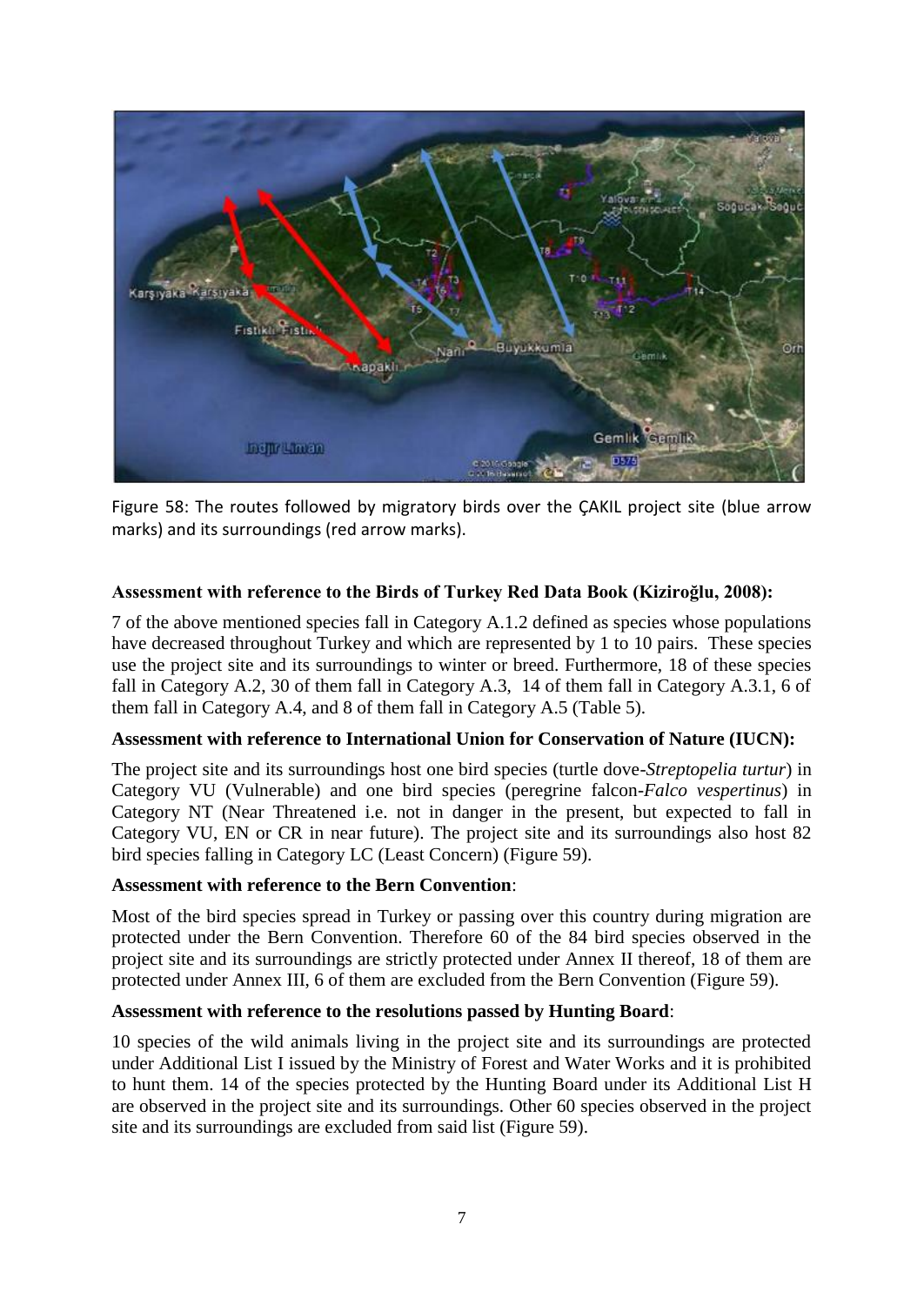

Figure 59. Protection categories and area statutes of the bird species living in the project site and its surroundings

#### **4.3 Landscape assessment**

The ÇAKIL Wind Turbine Farm project site is located in Armutlu peninsula, Marmara Region of Turkey. The turbine, underground power transmission lines, new road and switchgear station planned to be built and the expansion planned for the existing forest roads will damage the faun a comprising the natural landscape of this site. However, each turbine will cover 625 m<sup>2</sup>, the turbines will be built with intervals 0.8 to 1.1 km between them, and they will be connected with a road. Therefore a plot covering a total surface area of 23.7 hectares will be cleared for the project. The turbines will not comprise a group of structures, so that their damage to the natural landscape will be low. Other items of the natural landscape are the ridges and hills comprising the mountainous part thereof. The turbines will be 80 m tall, so that they will be visible high objects. Therefore it is inevitable for both the turbines and other structures of the project to have impact on the natural, cultural and visual landscape of this area. The turbines and the new road will cover a total surface area of 21.0 hectares.

# **4.4 Geomorphological and hydraulic assessment**

The project site is located on a medium elevation in topographic terms, its elevation from the sea level varies between 479 and 821 m. The turbines are planned to be built on ridges extending from north to south in general. Each turbine will be built on a foundation 25 m x 25 m in size and 2 m deep. The new road will be approximately 35 km long and 6 m wide. Therefore neither the turbines nor the new road is expected to change the general topographic structure of the project site.

There is a considerable code difference between the perennial brooks located in the project site and the turbines. Neither the turbines nor the new road is expected to have impact on the local water sources, but the investor must be ensured to undertake to protect the local water sources.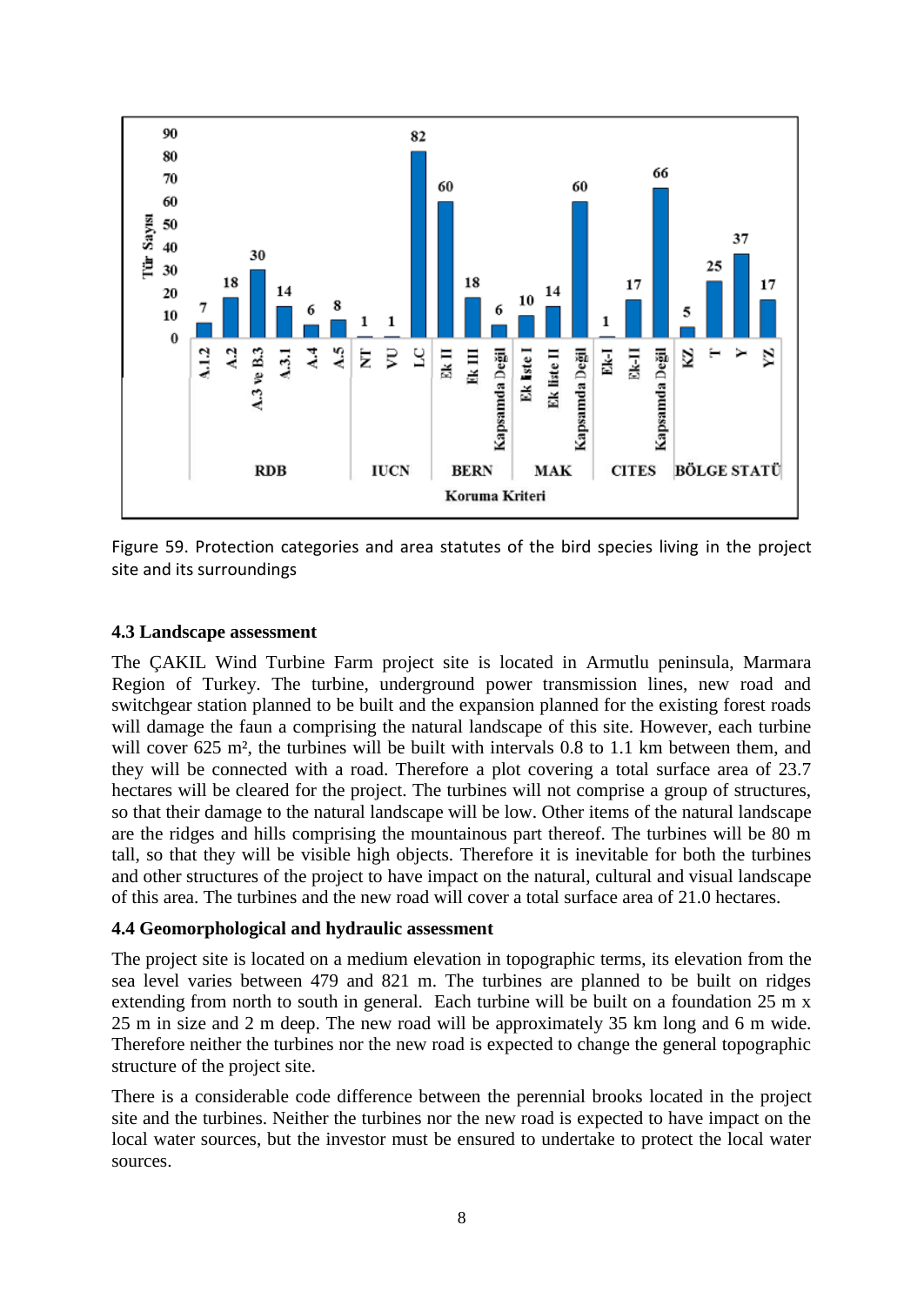### **4.5 Assessment in terms of protected areas**

Bursa province where the ÇAKIL project site is located contains the protected areas described below.

Two natural parks i.e. Delmece Natural Park situated 1.13 km northeast of Turbine T12 and Harmankaya Natural Park situated 4.4 km southeast of Turbine T1 and 4.7 km northeast of Turbine T9 are protected under the National Park Law no. 2873.

No wildlife development area protected under the Land Game Hunting Law no. 4915 is located in the project site.

No special environmental area protected under the decree no. 90/1117 passed by the Council of Ministers on 22/12/2010 under the Environment Law no. 2872 is located in the project site.

No wetland protected under the Wetland Protection Regulation published in the Turkish Official Gazette dated 30/01/2002 issue no.24656 is located in the project site (Figure 46 and 47). The wetlands nearest to the project site are Iznik Lake situated 14 km east of Turbine T14 and Sea of Marmara situated 3.5 km south of Turbines T5 to T7, 5.6 km south of Turbine T13, and 5.5 km north of Turbine T1 (Figure 60 and 61).

Although two fields protected in different statutes under law are located in the project site, none of them will interact with the project site.



Figure 60. Relation between the project site and the areas protected in Yalova and Bursa provinces.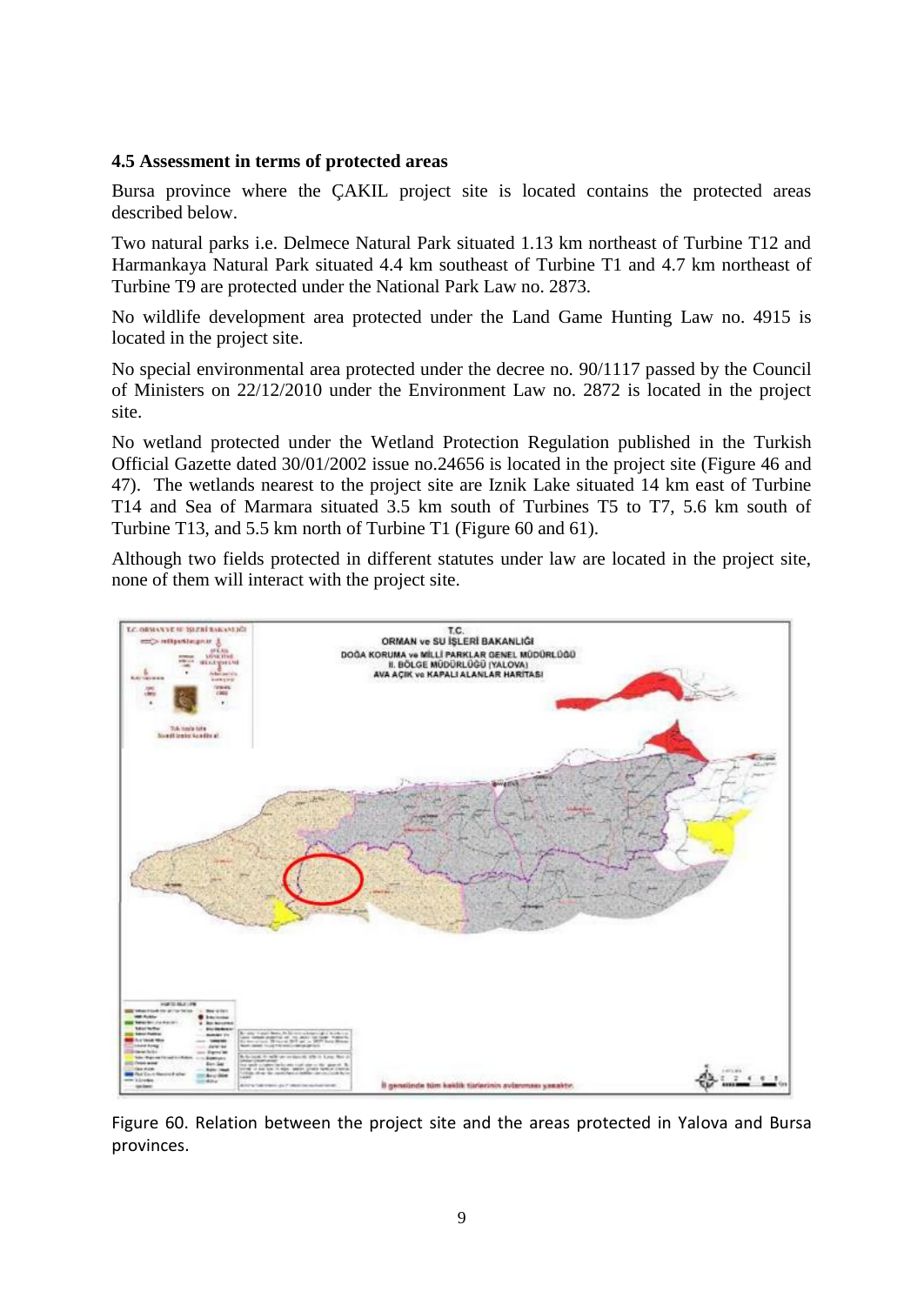

Figure 61. Map of the relation between the project site and the areas protected in Yalova and Bursa provinces.

## **5. FINDINGS**

The 31.55 MW Wind Turbine Farm which Güvenres Enerji Elektrik Üretim A.S. plans to build in Gemlik borough, Bursa province will be situated at an elevation from the sea level ranging between 479 and 821 m. The 14 turbines are planned to be built with intervals 0.8 to 3 km between them on certain ridges extending from north to south. For building and operating the turbines, the existing forest roads will be repaired and maintained and a new road approximately 35.0 km long will be built. Power to be generated by the turbines will be transmitted by an underground cable to a switchgear station to be built within the project site and be delivered through Yalova Transformer Station at 154 kV to the national power grid.

1. Total surface area of the ÇAKIL project will be approximately 23.7 hectares. The whole of the site is located in a forest and its property is owned by the Turkish Treasury Department.

2. Trees and bushes located within the project site will be cut off to build the turbines, underground power cable and new road. The cutting in question will somewhat change both the fauna and landscape characteristics of this area.

3. Most of the project site consists of coppice and woods types of forest, scrubs and ruderal types of vegetation. Several species of plant are available within the project site. It has been found out that 162 taxa of plant from 129 species from 38 families live in and around the project site. 41 of said 162 taxa are Mediterranean phytogeographical region elements, 13 of them are European-Siberian phytogeographical region elements, 11 of them are Iranian-Turan phytogeographical region elements, one of them is Euxin element, and 96 of them are multi-regional or unknown species. Eight of these taxa are native to Turkey. All of said eight taxa are widely spread in this country. It is thought that the project will not exert any pressure on the continuity of these taxa in and around the project site. However, field studies and surveys covering the whole vegetation period must be conducted.

4. Literature does not describe any local endemic or rare species native to the ÇAKIL project site. Therefore it is thought that the damage to be given by the project to this site will not threaten these highly tolerant or cosmopolitan species and the project will not damage the general vegetation structure of the site. In addition to looking the plant species up in the lists described above for floral study, they were assessed in terms of Important Plant Fields and it was found that the project site is not located in any Important Plant Field, but it is obvious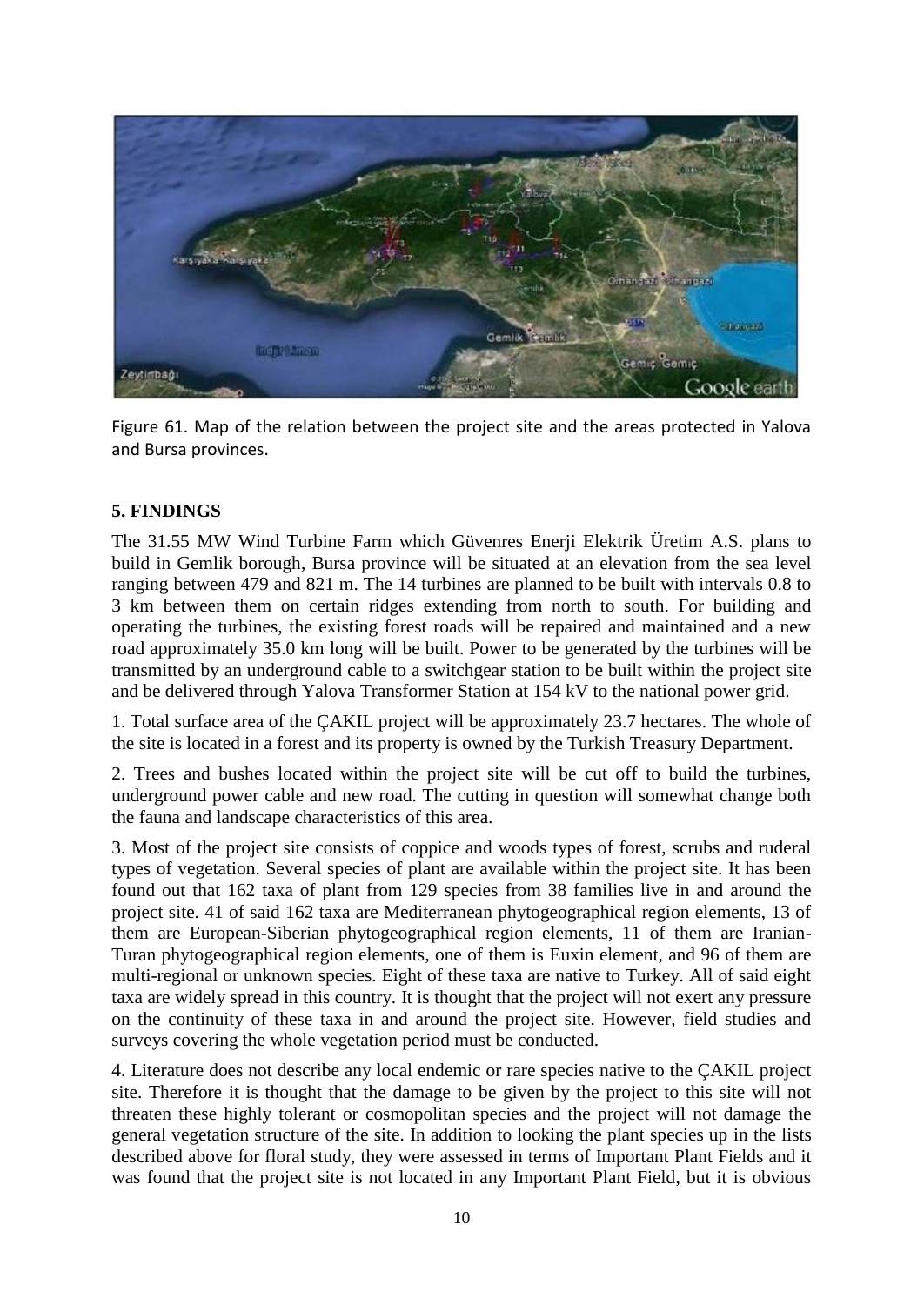that a land study covering the whole vegetation period will reveal some other species too. Therefore, if such study finds out any species under potential risk, it will be appropriate to move them to near habitats or to take similar protective measures.

5. It is expected that the impact to be had by the wind turbine farm on local plant species will be limited to the area where the construction works will be made. The farm is not expected to have impact on the plant species during the operation stage. The flora lying below the aboveground power transmission cable will not put the cable in any danger and is renewable to a certain extent; and said cable will not damage any habitat. As to the underground power transmission cable, the vegetation around it is expected to renew itself naturally in time.

6. The observations performed in and around the project site, review of literature and interviews with local villagers and hunters indicate that total 84 bird species live here. It is known that most of the songbirds have small bodies in general. Thus they are able to take sudden turns while flying over a limited surface area. The wind conditions and food sources available in the project site are negative factors for these bird species. Therefore, such songbirds as crow, starling and pipit having high ecological tolerance are expected not to prefer the high altitude where the wind turbines are planned to be built over their low altitude. Thanks to being native and fast fliers, they are not expected to suffer from the turbines when they climb to the high altitude due to any reason.

7. The observations, reviews and assessments indicate that 37 of the 84 bird species found here are native, 17 of them are summer visitors, 5 of them are winter visitors, and 25 of them are migrators in transit. The project site is not an important breeding area for any species in danger of extinction. Two of the bird species in question are in danger of extinction: peregrine falcon- *Falco vespertinus* (NT: Near Threatened) and turtle dove-*Streptopelia turtur* (VU: Vulnerable). However, peregrine falcons are rarely seen in and around the project site. Turtle doves are generally seen in the settlements located below the project site.

8. It was found that such gliding migratory birds as white storks, black storks, cranes, shorttoed eagles, small forest eagles, small eagles, black kites, marsh harriers, falcons and honey buzzards migrating in large groups take the routes described above for the project site and its surroundings. Furthermore, short-toed eagles, small forest eagles, small eagles, black kites, marsh harriers, falcons and honey buzzards are observed to stop over and pray time to time around the project site.

9. Traffic between the turbines to be built in the project site will be provided by repairing and extending the existing roads and building a new road 35.0 km long. To lay the underground power transmission line between the turbines and to build the new road, local fauna will be cleared, so that wild life will lose some of its habitats. However, this loss will be limited with the project site area of 23.7 hectares, and the fact that a limited number of vertebrate animals use the site as habitat will de crease the negative impact of the project.

# **6. SUGGESTIONS**

All kinds of man-made structure can potentially have negative impact on native species and, if they are along a migration route, on migratory species. Considering that this country needs energy, it looks more rational to rather take certain measures to remove or minimize the potential risks than abandon the wind energy. Therefore, the potential risks of the ÇAKIL project, the measures that must be taken to prevent said risks and the matters that must be taken into consideration are explained below.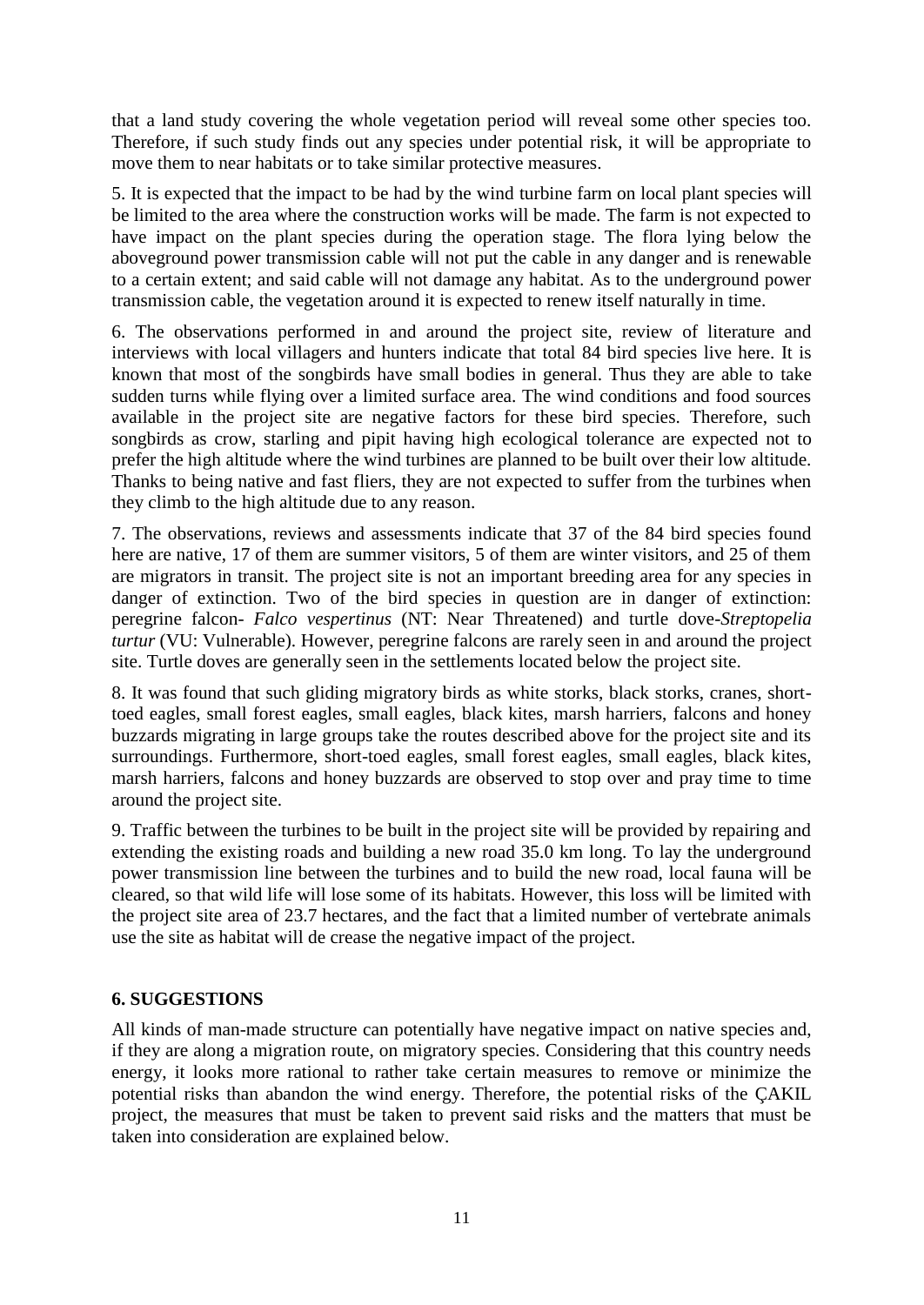1. The land vertebrae animal species which are potentially most vulnerable to a wind turbine farm are birds and bats. In order to prevent the risks that may be caused by the wind turbine farm or to minimize the negative impact of it, the wind turbine farm and its blades must be made visible, noticeable and even cautionary the most vulnerable species of birds and bats. For this purpose, the turbine columns and blades must be painted in a special way. The turbine columns are painted in white, grey or silver in general. This application is widely used in the worldwide. These light color tones make the turbines easily noticeable on land. Visibility of turbines is very important for flight safety and for migratory birds. To increase their visibility, it is important to paint the ends of the blades in a color contrasting white. Therefore black or other dark tones close to black are used as the highest level of contrast. On the other hand, yellow and orange are easier to notice in fog. The last point is birds' sensitivity to orange. Birds can perceive orange much easier and from long distances. Because of these reasons, 1/3 of the blades must be painted from their ends in a color visible and noticeable to birds from far. It is suggested to paint them in orange. It is very important to make the turbines visible especially for bird species migrating at night. Color is not an important factor for birds flying at night, so that both the array and lighting of the turbines are important. Lighting does not refer to lighting the whole of each turbine. On the contrary, experience gained in some countries in the past indicates that wind turbines illuminated all through the night become easily visible attraction points for birds, attract birds and increase the number of crashes. Therefore, the whole of each turbine must not be illuminated. It will be better to install lamps on the highest point of the turbine column, where the generator is housed, preferably under the generator. Said lamps should flash white at daytime and red at nighttime, or a set of white and red lamps must flash on and off at certain intervals day and night, and their power must be high enough to make them visible and noticeable to birds at day and especially night (Erickson et al, 2001; Gehring et al, 2009; Howe et al, 2002).

2. Considering that the ÇAKIL project site is located on routes of certain migratory birds, it is suggested to perform ornithological monitoring here to find out the potential impact of the project operations on migratory birds. Such monitoring must be performed for at least two years before, during and after the construction works and determine the changes occurring at the end of said period. The monitoring in question must collect the data described below by all means:

- Species of the birds using the project site and danger categories for them
- The purpose of the birds to use the project site
- Distinguishing the species migrating over the site from the species using the site for a long time
- Flight heights of the local species, their flight distances from the turbines, and their flight corridors
- Local thermal air currents, climatic data and gathering areas by bird species
- Populations of the bird species using the project site

Details of the methodology that must be employed to collect the data described above are as follows:

**Materials**: Binoculars (7X50; 8X40; 10X46), telescope (20-45X) and tele-objective camera (200-500 mm; 35-420 mm objective) to identify the bird species living in the site and migrating over the site, tape meter and GPS device to measure the locations of dead birds, compass and 1:25.000 contour maps.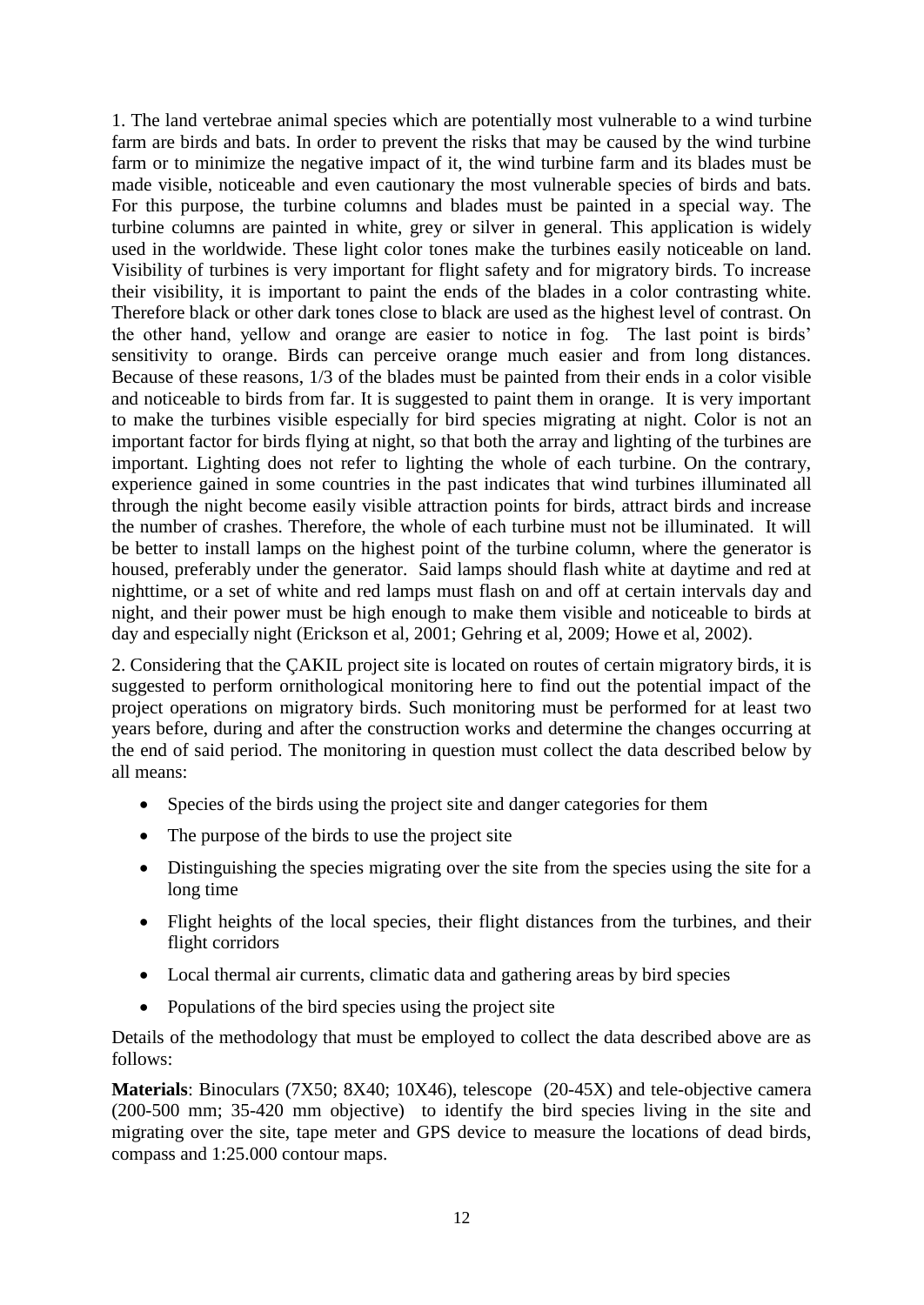Pre-printed observation and scanning charts containing simple diagrams showing the locations of the wind turbines can be used for recording the data collected in the field during scanning and monitoring.

**Method**: In order to identify the bird species living, breeding, feeding or praying in the project site or migrating over the project site, monitoring should be performed at a spot where all wind turbines can be observed. The above mentioned identification can be made by two observers monitoring the site from 08:00 a.m. to 06:00 p.m. using naked eye, binoculars and telescope. After the turbines were built, a 100 m radius of each turbine should be scanned three times a day i.e. morning, noon and evening to find out whether any birds were killed or injured by crashing to the turbines. The spots, distance to each turbine, species, number and reason of death or injury of dead or injured birds spotted this way must be noted in scanning cards.

After performing the tasks described above, data must be collected on the numbers of birds killed or injured by the wind turbines, the numbers of the bird species native to the project site and migratory bird species using the project site, their migration seasons and routes, their flight altitudes, and their distances to the wind turbines.

The monitoring described above should be performed by a team coordinated by a specialist ornithologist in semi-annual periods (January to June, July to December) and more intensely in Spring (March to April) and Fall (late August or September to October). Data collected during the monitoring must be presented every six months to Area Directorate II in Bursa and to General Directorate of Nature Protection and National Parks.

3. Although there are no caves or caverns in and around the project site for bats to live in large groups, it is thought that local bats may dwell in the Nacakli Brook and the coniferous tree forest located within the project site, especially the old beeches and oaks there, to feed, and may be active in local settlements and their surroundings. Data collected by direct observations at night, using the full-time bat sound recorder installed in Yalova Wind Turbine Farm located in the west of the project site, and the scanning performed by using a real time hand-held detector in the same farm reveal that 9 bat species (*Rhinolophııs ferrumequinum, Rhinolophus hipposideros, Myotis myotis, Myotis emarginatus, Nyctalus noctula, Eptesicus serotinus, Pipisterellus pipistrellus, Pipistrellus kuhlii, Hypsugo savii*) live there. Whether or not the ÇAKIL project will have impact on these bat species can only be found out by observing them when they are active.

4. Maximum care must be taken to protect the natural structure of the site during the construction stage. No permanent change must be made to the natural structure except for the roads and construction sites. Heavy duty equipment and vehicles must be parked away from the forest, and more than one area must not be used as construction site.

5. There are no underground or aboveground water sources in or around the project site. The turbines to be built for the project will not have impact on any water sources. However, the investor must be ensured to undertake to protect the local water sources in case of any danger.

# **7. CONCLUSION**

GÜVENRES Enerji Elektrik Üretim A.S. plans to build a wind turbine farm consisting of 14 turbines generating a total power of 31.55 MW in Gemlik borough of Bursa province located in Armutlu peninsula of Marmara Region. The ÇAKIL project in question is planned to cover 23.7 hectares and to generate a net power of 116,000,000 kWh/year. Although the turbines